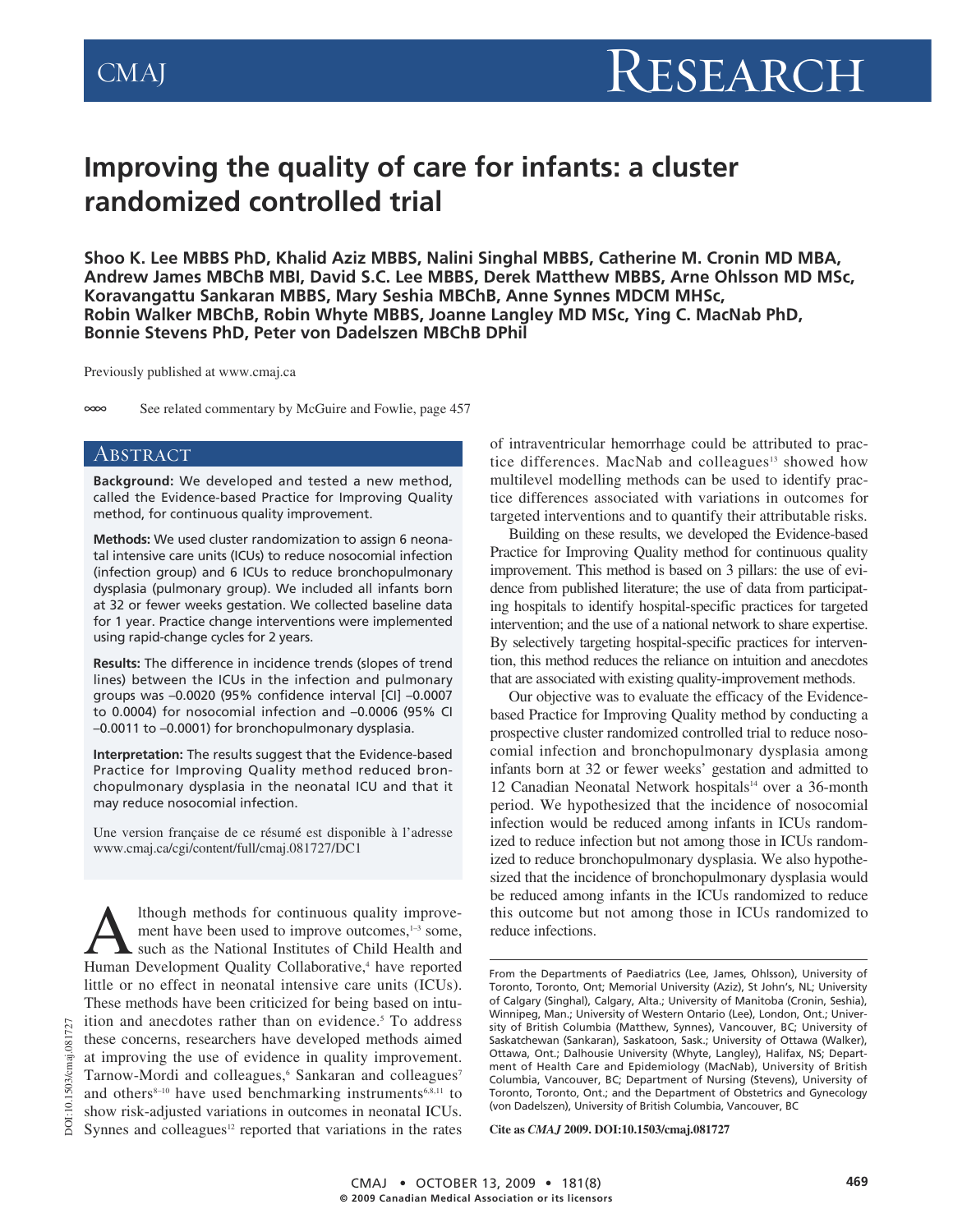# **Methods**

## **Study design**

The Canadian Neonatal Network includes all 30 tertiary-level regional neonatal ICUs across Canada. The network maintains a prospective national database of all infants admitted to any neonatal ICU. In Canada, neonatal care is highly regionalized. Tertiary-level care is provided by 30 neonatal ICUs, which serve distinct geographic regions and coordinate care with a network of primary- and secondary-level facilities. Twelve tertiary-level regional neonatal ICUs from 4 geographic regions (2 in British Columbia, 4 in the Prairie provinces [Alberta, Saskatchewan, Manitoba], 4 in Central Canada, 2 in Atlantic Canada [Nova Scotia, Newfoundland and Labrador]) participated in this trial from October 2002 to September 2005. We selected 6 units by concealed randomization to reduce nosocomial infection (infection group) and 6 to reduce bronchopulmonary dysplasia (pulmonary group). We used a complete randomization procedure with neonatal ICU as the unit. Each group was blinded to the study discussions and interventions of the other group and served as a control for the other group. One hospital in the infection group dropped out of the study during phase 1; we excluded this hospital from the analyses. We used 5 smaller tertiarylevel neonatal ICUs that were not participating in the trial to provide additional comparisons (comparison group) to observe general trends not associated with the study interventions. Hospitals in the comparison group did not participate in any of the study activities, and information was not shared with them during the study.

The study was approved by the institutional ethics review boards at all of the participating hospitals. Data were reviewed by an independent data monitoring and safety committee in June 2004, and trial continuation was recommended.

## Phase 1

Phase 1 was conducted during year 1 of the study and was a preparation phase. We collected data about baseline population characteristics for all infants born at 32 or fewer weeks' gestation who were admitted to a participating neonatal ICU. We selected outcomes and practices. The pooled data were analyzed by use of mixed effects logistic modelling techniques to examine variations in the incidence of nosocomial infection and bronchopulmonary dysplasia and associated practices.

Early during phase 1, site investigators attended a 3-day critical appraisal workshop conducted by the research methods committee. The topics included systematic reviews, qualitative methods, principles of continuous quality improvement, neonatal infections, bronchpulmonary dysplasia and data interpretation. The site investigators from the infection and pulmonary groups separately defined the questions to be critically evaluated, assigned topics for systematic review and shared their findings at a face-to-face meeting.

Each hospital established a multidisciplinary team comprising a site investigator, neonatologist, nurse manager, nurse educator, quality-improvement officer, executive sponsor and an infection control nurse or respiratory therapist as appropriate. At a 2-day skills workshop conducted by the research methods committee, team representatives learned about techniques of continuous quality improvement, including the use of a clinical value compass, aims identification, satisfaction and behaviour, team building, clinical process analysis, flow charting, understanding variation, use of Pareto charts, histograms and control charts, benchmarking, use of the rapid cycle improvement models of Alemi and colleagues<sup>15</sup> and Plsek,<sup>16</sup> communication strategies, and change management. The team representatives then trained other members of their hospital team and examined clinical processes in their hospitals. Staff and parents of infants in the neonatal ICUs were interviewed to identify barriers to change.17 At the end of phase 1, representatives from the infection and pulmonary groups met separately to share information and materials. They divided into 3 categories (definitive, nondefinitive and unsubstantiated) the accumulated evidence from systematic reviews, phase 1 data analysis, clinical process analyses and qualitative study reports. Within each group, consensus was reached about potentially useful practices and priorities and potential strategies for implementing practice change. Each hospital used the group consensus report, together with the results of their own hospital-specific data analysis and consideration of local organizational and cultural issues to develop a hospital-specific list of recommended practice changes and priorities.

#### Phase 2

Phase 2, the intervention phase, comprised years 2 and 3 of the study. Hospital teams implemented rapid cycles (1–3 months) of practice change.15,16 Single or multiple changes could be implemented during each cycle, and compliance was monitored at random intervals. Communication strategies for practice change included information sessions, focus groups, order sheet prompts, posters, feedback boxes, computer-based learning resources and training sessions. Lessons learned and training resources were shared at regular group teleconferences. Selected outcome indicators and control chart feedback were available at 3-month intervals.<sup>18</sup> Results were shared within each of the infection and pulmonary groups.

Members of the research methods committee visited the hospital sites to trouble shoot and provide advice as needed. Halfway through phase 2, members visited other hospitals to observe practices and discuss change strategies. Site selection for visits was based on the perceived potential for learning about both good and poor practices. Neonatal ICUs in the infection and pulmonary groups were discouraged from participating in other quality improvement collaboratives that focused on nosocomial infections and bronchopulmonary dysplasia; however, local quality-improvement efforts were permitted.

## **Outcomes**

Our primary outcomes were change in the incidence of nosocomial infections in the infection group and change in the incidence of bronchopulmonary dysplasia in the pulmonary group. We also examined death and bronchopulmonary dysplasia as a composite outcome to distinguish real change in the incidence of bronchopulmonary dysplasia from the effect of change in the incidence of death.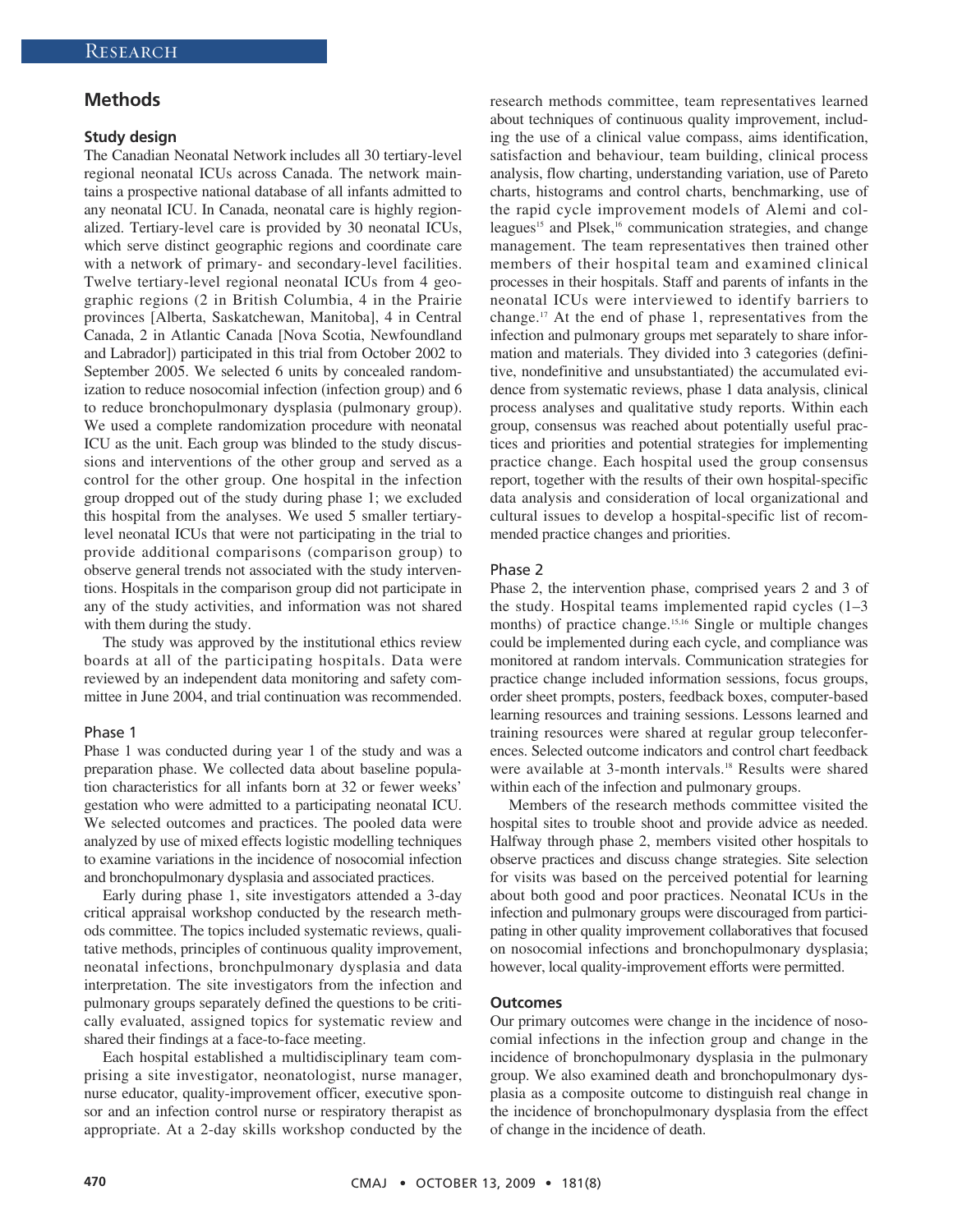Nosocomial infection was defined as the growth of 1 or more organisms, including coagulase-negative staphylococcus, in blood or cerebrospinal fluid cultures taken after 48 hours of admission of an infant with clinical suspicion of infection, according to the Center for Disease Control definitions.19 To differentiate between nosocomial and primary (maternal origin) infections, we defined nosocomial infections as those that involved isolates that were different from maternal isolates (when available) or that occurred at least 7 days after initiation of treatment for a positive blood culture obtained within 48 hours after birth. Cerebrospinal fluid samples were obtained when indicated according to local practices. We defined an absence of a nosocomial infection as no culture performed or a negative blood culture or cerebrospinal fluid culture. Bronchopulmonary dysplasia was defined as oxygen dependency at 36 weeks' corrected gestational age.<sup>20</sup> Infants who were discharged from the neonatal ICU on oxygen before they reached 36 weeks' corrected gestational age were classified as having bronchopulmonary dysplasia. Infants who died before they reached 36 weeks' corrected gestational age were excluded from the analysis for bronchopulmonary dysplasia.

Our secondary outcomes included death before hospital discharge, abnormalities on a cranial ultrasound (defined according to the Canadian Pediatric Society criteria<sup>21</sup> for head ultrasonography performed within 14 days after birth), retinopathy of prematurity (defined according to the International Classification for Retinopathy of Prematurity<sup>22</sup> and the Reese Classification of cicatricial disease<sup>23</sup>) and necrotizing enterocolitis (defined according to Bell's criteria stage  $2$  or higher<sup>24</sup>).

## **Sample size estimation**

We based our sample size estimation on a type 1 error of  $0.05$ and a power of 80% or greater to detect a 30% decrease in



**Figure 1:** Consort flow chart for the cluster randomized trial of the Evidence-based Practice for Improving Quality method.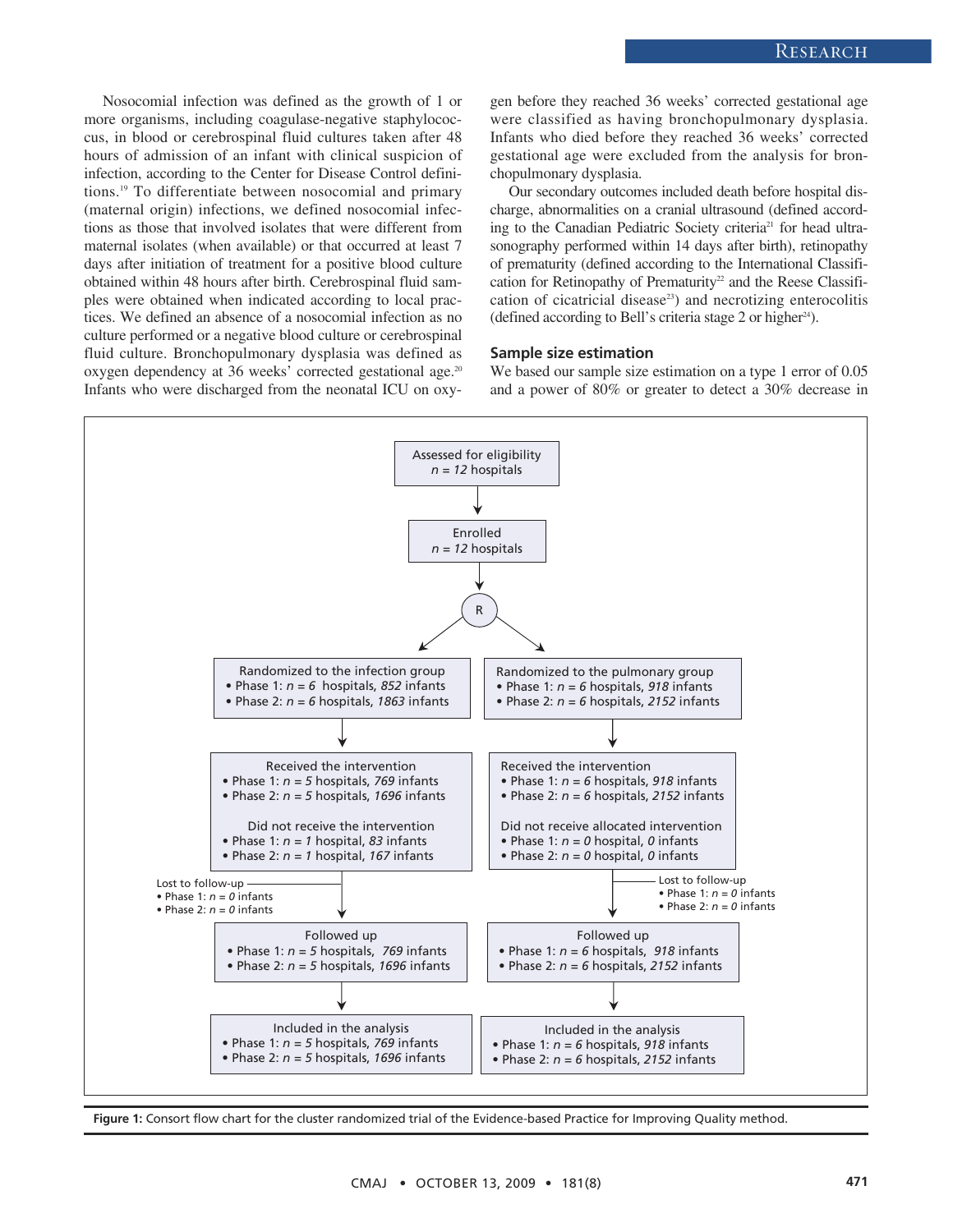both the rates of nosocomial infection and bronchopulmonary dysplasia between baseline and the end of the study. We calculated the power to detect a difference in trends of incidence  $(\beta_e)$  between the 2 groups following the procedure of Stroup<sup>25</sup> (Appendix 1, available at www.cmaj.ca/cgi/content/full /cmaj.081727/DC2). For nosocomial infection, this yielded a power of 0.89 for between-group comparisons (i.e., differences in the incidence trends of nosocomial infection between infants in the infection and pulmonary groups) and a power of 0.91 for within-group comparisons (i.e., comparing the incidence of nosocomial infection before and after interventions in the infection group). For bronchopulmonary dysplasia, this yielded a power of 0.83 for between-group comparisons and 0.96 for within-group comparisons. We did not calculate power for the comparison group because it was not part of the cluster randomized controlled trial design. We determined that we needed to recruit 5083 infants for this study.

Our study had the ability to detect an incidence difference of 6.8% between the intervention and control groups (based on a type 1 error of 0.05, power of 0.80 and estimated sample size of 6000). Although this provides some idea of the detectable incidence difference, its significance may vary at different points during the cluster randomized study because of the changing sample size, population characteristics and outcome incidences. Consequently, comparisons of incidence trends rather than incidence differences are more appropriate for detecting differences between the 2 groups.

## **Data collection**

Data were abstracted from patient charts and electronically transmitted to the Coordinating Centre in Edmonton, Alberta. This system has been reported previously.<sup>14</sup>

#### **Data analysis**

The data analysis plan was defined before commencement of the study and used the intention-to-treat principle. The characteristics of the study population were described. For the primary and secondary outcomes, we plotted the incidence and confidence intervals (CIs) quarterly and compared the incidence trends both within groups and between groups. Random-intercept multilevel logistic-regression models with random hospital-site effects were used to compare the inci-

**Table 1:** Characteristics of infants included in the cluster randomized trial of the Evidence-based Practice for Improving Quality method for reducing nosocomial infections and bronchopulmonary dysplasia

| Characteristic                                     | Infection group<br>$n = 2465$ | Pulmonary group<br>$n = 3070$ | Comparison group<br>$n = 984$ |
|----------------------------------------------------|-------------------------------|-------------------------------|-------------------------------|
| Gestational age, wk, mean (SD)                     | 28.7(2.7)                     | 29.1(2.5)                     | $28.2(2.6)$ <sup>+</sup>      |
| Birth weight, g, mean (SD)                         | 1274 (469)                    | 1339 (456)                    | 1189 (431) †‡                 |
| Male, %                                            | 56.9                          | 54.8                          | 55.6                          |
| Outborn,* %                                        | 38.3                          | 18.8                          | $11.1 +$                      |
| 5-min Apgar score $<$ 7, %                         | 20.5                          | 18.8                          | $25.4$ <sup>+</sup>           |
| Small for gestational age<br>(< 3rd percentile), % | 4.3                           | 4.1                           | 3.7                           |
| Delivered by cesarean section, %                   | 54.8                          | 55.8                          | 58.71‡                        |
| Given antenatal steroids, %                        | 77.3                          | 79.8                          | 89.5†‡                        |
| SNAP-II score, mean (SD)                           | 12.2(13.7)                    | 12.4(12.7)                    | 15.0 (15.2) ++                |

Note: SNAP-II = Score for Neonatal Acute Physiology Version II, SD = standard deviation.

\*Born at a hospital other than the admitting neonatal intensive care unit.

†Significant difference (*p* < 0.05) between the infection and comparison groups.

‡Significant difference (*p* < 0.05) between the pulmonary and comparison groups.

**Table 2:** Characteristics of neonatal intensive care units that participated in the cluster randomized trial of the Evidence-based Practice for Improving Quality method for reducing nosocomial infections and bronchopulmonary dysplasia

| Characteristic; median (range)                                                 | Infection group*<br>$n = 5$ | Pulmonary group<br>$n = 6$ | Comparison group<br>$n = 5$ |
|--------------------------------------------------------------------------------|-----------------------------|----------------------------|-----------------------------|
| No. of beds                                                                    | 39 (34–47)                  | $37(21 - 79)$              | $22(20-34)$                 |
| No. of neonatologists                                                          | $8(4-11)$                   | $10(3-11)$                 | $4(2-5)$                    |
| No. of admissions of infants $\leq$ 32 wk<br>gestation during the study period | 550 (220-735)               | 455 (221-1084)             | 161 (141–505)               |
| Outbornt infants, %                                                            | 18.1 (12-99)                | $15.3(8 - 100)$            | $12.0(5-96)$                |

\*One hospital in the infection group dropped out during the study. This hospital had 58 beds, 14 neonatologists, 750 infants born at ≤ 32 weeks' gestation and 3% of infants were outborn.

†Born at a hospital other than the admitting neonatal intensive care unit.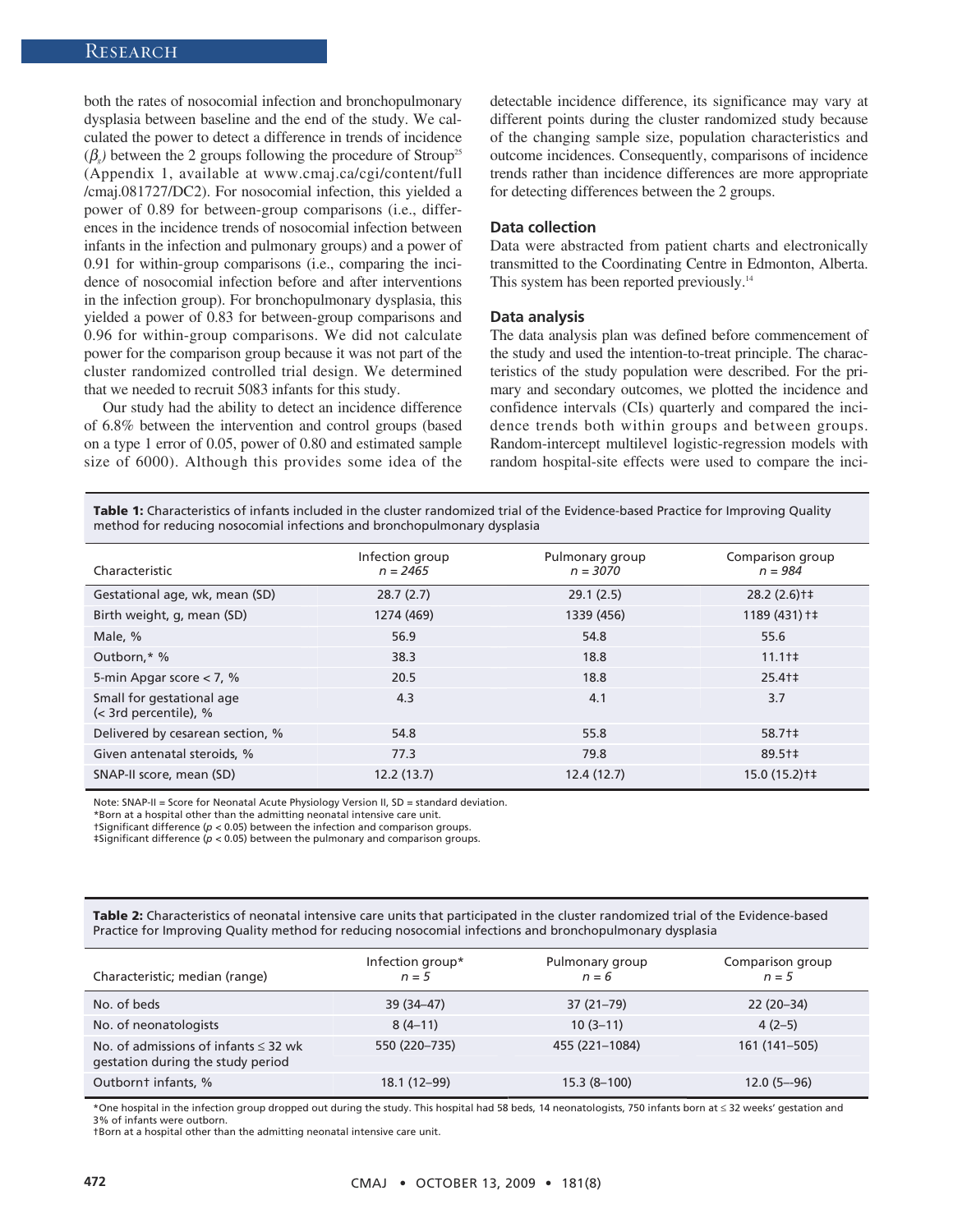dence trends of nosocomial infection (or bronchopulmonary dysplasia) between the infection and pulmonary groups (primary comparison), adjusted for potential risk factors correlated with outcomes (birth weight, gestational age, sex, 5 minute Apgar, Score for Neonatal Acute Physiology version 2, outborn status [born at a hospital different from the admitting neonatal ICU], length of stay) and to examine the general trends of the incidence of nosocomial infection and bronchopulmonary dysplasia within the infection and pulmonary groups, respectively (secondary comparisons) (Appendix 2, available at www.cmaj.ca/cgi/content/full/cmaj.081727 /DC2).<sup>2,4,14</sup> In addition, we examined the comparison group for temporal trends unrelated to the study for observational comparison only.

## **Role of the funding source**

The sponsors of the study had no role in the study design, data collection, data analysis, data interpretation or writing of the report. The corresponding author had full access to all data and had final responsibility for the decision to submit for publication.

## **Results**

Figure 1 shows the trial profile. The study included 2465 infants (phase 1, 769 infants; phase 2, 1696 infants) in the infection group, 3070 infants (phase 1, 918 infants; phase 2, 2152 infants) in the pulmonary group, and 984 infants in the comparison group. The characteristics of the infants and the participating hospitals are shown in Table 1 and Table 2, respectively.

The consensus lists of practice change strategies developed by the infection and pulmonary groups are presented in Appendices 3 and 4 (available at www.cmaj.ca/cgi/content /full /cmaj.081727/DC2). Each site used this list to select and prioritize practice change strategies for adoption. The following example illustrates how this was done. Using pooled hospital data, we previously showed that 40% of nosocomial infections in neonatal ICUs were associated with central lines and that percutaneously inserted central catheters carried the highest risk (odds ratio [OR] 3.5).<sup>26</sup>

We used individual hospital data to provide a more refined look at whether these risk factors behave in the expected manner at individual sites. Kaplan–Meier survival analysis of individual hospital data during the baseline period revealed different patterns of nosocomial infection associated with percutaneously inserted central catheters at different hospitals. For example, Hospital A had an increase in the incidence of nosocomial infections with prolonged use of percutaneously inserted central catheters. Hospital B had no change in the incidence of nosocomial infections, and Hospital C had a lower incidence of nosocomial infections for all durations of percutaneously inserted central catheters (Figure 2). Thus, Hospital A should pay attention to maintenence protocols for percutaneously inserted central catheters, and Hospital B should re-examine both its catheter insertion and maintenance procedures. Although Hospital C had a low incidence of infections associated with percutaneously inserted central catheters, it had a high overall incidence of nosocomial infections. Closer scrutiny revealed that Hospital C had implemented strict protocols for the care of percutaneously inserted central catheters 2 years before this study, but other aspects of infection control (e.g., skin care, skin breaks, hand hygiene, antibiotic use) were neglected and may have accounted for the high overall rate of nosocomial infections. Consequently, we asked Hospital C to share with the other hospitals their protocols for care of percutaneously inserted central catheters and to learn about other aspects of infection control from the other hospitals. Thus, this process allowed us to design interventions in a more targeted way.

## **Primary outcomes**

## Between group comparisons

The incidence trends for bronchopulmonary dysplasia and for death and bronchopulmonary dysplasia in the infection and pulmonary groups were significantly  $(p < 0.05)$  different, but the incidence trends for nosocomial infection were similar (Table 3). The full model specification for comparison of incidence trends is given in Appendix 5 (available at www.cmaj.ca/cgi/content/full/cmaj.081727/DC2).

## Within group comparisons

In the infection group, there was a significant  $(p < 0.01)$ decrease in the incidence of nosocomial infection (32%



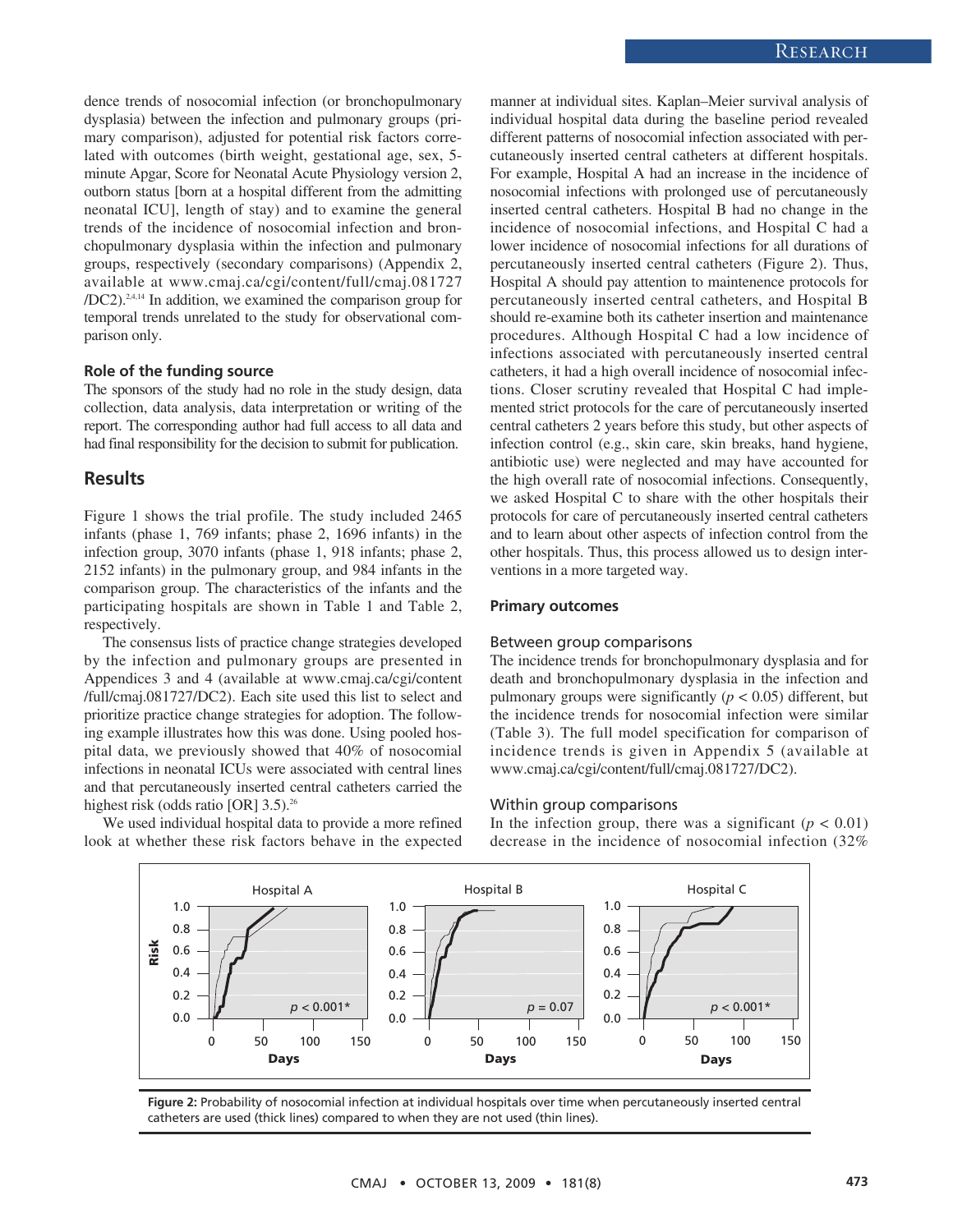decrease from baseline [25.4%] to last quarter [17.4%]; OR for 1-year incidence change 0.82; 95% confidence interval [CI] 0.72–0.93) (Table 3). There was no significant change in the incidence of bronchopulmonary dysplasia (4% decrease from baseline [31.8%] to last quarter [30.6%]; OR for 1-year incidence change 0.98; 95% CI 0.85–1.12) or death and bronchopulmonary dysplasia (6% decrease from baseline [37.8%] to last quarter [35.6%]; OR for 1-year incidence change 0.90; 95% CI 0.72–1.14).

In the pulmonary group, there was a significant  $(p < 0.01)$ decrease in the incidence of nosocomial infection (45% decrease from baseline [16.0%] to last quarter [8.8%]; OR for 1-year incidence change 0.77; 95% CI 0.66–0.90), bronchopulmonary dysplasia (15% decrease from baseline

**Table 3:** Primary outcomes in the fourth quarter of year 1 and year 2 in the cluster randomized trial of the Evidence-based Practice for Improving Quality method for reducing nosocomial infections and bronchopulmonary dysplasia

|                                                              | Infants with nosocomial<br>infection*  |                                  | Infants with bronchopulmonary<br>dysplasiat |                                       | Infants with<br>bronchopulmonary dysplasia<br>or who died |                                       |
|--------------------------------------------------------------|----------------------------------------|----------------------------------|---------------------------------------------|---------------------------------------|-----------------------------------------------------------|---------------------------------------|
| Measure                                                      | Infection<br>qroup‡<br>(intervention)  | Pulmonary<br>qroup‡<br>(control) | Infection<br>qroup‡<br>(control)            | Pulmonary<br>group‡<br>(intervention) | Infection<br>group#<br>(control)                          | Pulmonary<br>group#<br>(intervention) |
| Incidence (n/N)§                                             |                                        |                                  |                                             |                                       |                                                           |                                       |
| <b>Baseline</b>                                              | 25.4 (195/769)                         | 16.0 (147/918)                   | 31.8 (223/702)                              | 29.4 (249/848)                        | 37.8 (291/769)                                            | 35.0 (321/918)                        |
| Year 1                                                       | 21.4 (46/215)                          | 10.5 (29/276)                    | 31.5 (63/200)                               | 25.4 (64/252)                         | 37.7 (81/215)                                             | 32.3 (89/276)                         |
| Year <sub>2</sub>                                            | 17.4 (41/236)                          | 8.8 (25/283)                     | 30.6 (67/219)                               | 24.9 (65/261)                         | 35.6 (84/236)                                             | 30.7 (87/283)                         |
| Difference between<br>intervention and control<br>(95% CI)** |                                        |                                  |                                             |                                       |                                                           |                                       |
| <b>Baseline</b>                                              | 9.4 (5.5 to 13.2)                      |                                  | $-2.4$ ( $-7.0$ to 2.2)                     |                                       | $-2.9$ ( $-7.5$ to 1.7)                                   |                                       |
| Year 1                                                       | 10.9 (4.3 to 17.5)                     |                                  | $-6.1$ ( $-14.5$ to 2.3)                    |                                       | $-5.4$ ( $-13.9$ to 3.1)                                  |                                       |
| Year 2                                                       | 8.6 (2.7 to 14.4)                      |                                  | $-5.7$ ( $-13.7$ to 2.4)                    |                                       | $-4.9$ (-13.0 to 3.3)                                     |                                       |
| Difference in incidence<br>from baseline (95% CI)**          |                                        |                                  |                                             |                                       |                                                           |                                       |
| Year 1                                                       | $-0.0017$ + ( $-0.0033$ to $-0.0001$ ) |                                  | $-0.0005$ ( $-0.0019$ to 0.0008)            |                                       | $-0.0006$ ( $-0.0019$ to 0.0008)                          |                                       |
| Year 2                                                       | $-0.0002$ ( $-0.0007$ to 0.0004)       |                                  | $-0.0006$ + ( $-0.0011$ to $-0.0001$ )      |                                       | $-0.0006$ † ( $-0.0011$ to $-0.0001$ )                    |                                       |

Note: CI = confidence interval.

\*Nosocomial infection incidence refers to the proportion of infants who had at least 1 episode of nosocomial infection.

†Bronchopulmonary dysplasia incidence excludes those who died before 36 weeks' gestational age.

‡The infection group comprised intensive care units (ICUs) targeting nosocomial infections, and the pulmonary group comprised ICUs targeting

bronchopulmonary dysplasia.

§The number of infants in the infection and pulmonary groups refers to all infants in the group. The denominators in each cell refer to the number of infants during that baseline period or yearly quarter only. There were 2465 infants in the infection group and 3070 infants in the pulmonary group. \*\*From generalized linear mixed effects regression models.

††Significant (*p* < 0.05) difference in the incidence trends between infection and pulmonary groups.

**Table 4:** Incidence of secondary outcomes at baseline, midway through the intervention and at the end of the study (fourth quarter of year 1 and 2) and incidence trends from generalized linear mixed effects regression models

|                                                |                 | Infection group ( $n = 2465$ ) |                   |                                          | Pulmonary group ( $n = 3070$ ) |        |        |                                             |
|------------------------------------------------|-----------------|--------------------------------|-------------------|------------------------------------------|--------------------------------|--------|--------|---------------------------------------------|
| Incidence                                      | <b>Baseline</b> | Year 1                         | Year <sub>2</sub> | Slope (95% CI)                           | <b>Baseline</b>                | Year 1 | Year 2 | Slope (95% CI)                              |
| Mortality                                      | 9.3             | 9.3                            | 7.2               | 0.0002<br>$(-0.0002 \text{ to } 0.0006)$ | 8.2                            | 9.0    | 7.7    | 0.0001<br>$(-0.0004 \text{ to } 0.0005)$    |
| Retinopathy of<br>prematurity ( $\ge$ stage 3) | 30.0            | 35.2                           | 13.9              | $-0.0008$<br>$(-0.0014$ to $-0.0002)$    | 12.8                           | 19.2   | 9.7    | 0.0001<br>$(-0.0006 \text{ to } 0.0007)$    |
| Cranial ultrasound<br>abnormalities            | 10.9            | 9.7                            | 8.9               | 0.0000<br>$(-0.0005$ to $0.0005)$        | 10.1                           | 9.7    | 9.8    | $-0.0000$<br>$(-0.0004 \text{ to } 0.0004)$ |
| Necrotising enterocolitis                      | 6.2             | 2.7                            | 8.4               | 0.0001<br>$(-0.0005$ to $0.0007)$        | 6.1                            | 6.5    | 4.5    | $-0.0005$<br>$(-0.0011$ to $0.0002)$        |

Note: CI = confidence interval.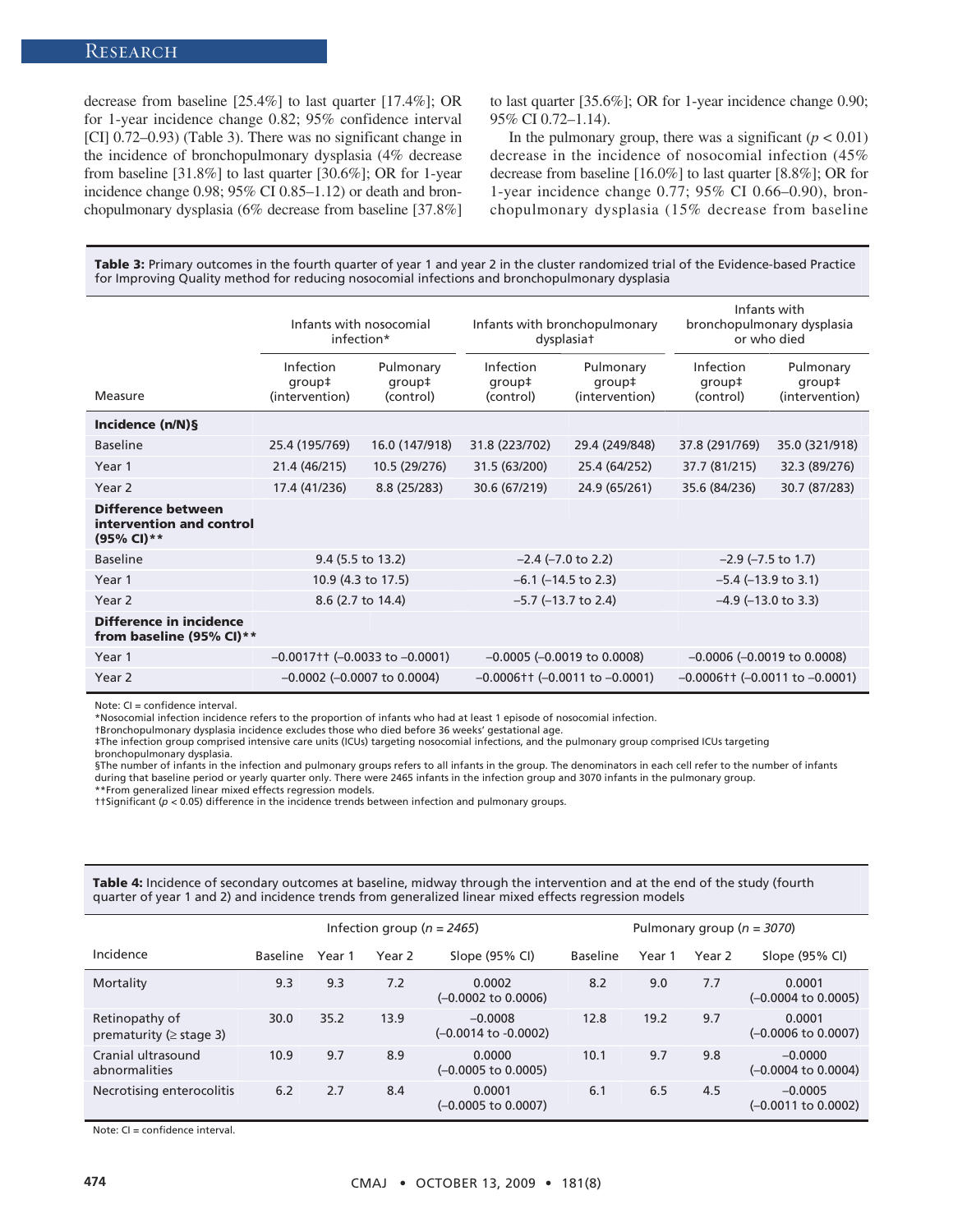[29.4%] to last quarter [24.9%]; OR for 1-year incidence change 0.70; 95% CI 0.70–0.91), and death and bronchopulmonary dysplasia (12% decrease from baseline [35.0%] to last quarter [30.7%]; OR for 1-year incidence change 0.80; 95% CI 0.70–0.92). The *p* value for the Hosmer–Lemeshow goodness of fit test for the trend analysis to examine change in incidence of outcomes was 0.83 for the nosocomial infection model and 0.64 for the bronchopulmonary dysplasia model, which indicate good model fit.

## **Secondary outcomes**

Trend analysis showed a significant  $(p < 0.01)$  decrease in the incidence of retinopathy of prematurity in the infection group (baseline 30% v. last quarter 13.9%; OR for 1-year incidence change 0.74; 95% CI 0.59–0.93) (Table 4). There were no other significant changes in the incidence trends of mortality, cranial ultrasound abnormalities and necrotizing enterocolitis in the infection or pulmonary groups. There was no change in the incidence trend for retinopathy of prematurity in the pulmonary group.

There were no significant changes in the incidence trends of nosocomial infection, bronchopulmonary dysplasia, death and bronchopulmonary dysplasia, mortality, retinopathy of prematurity, necrotizing enterocolitis or cranial ultrasound abnormalities in the comparison group.

## **Interpretation**

The Evidence-based Practice for Improving Quality method builds on existing continuous quality-improvement methods,<sup>27</sup> which usually advocate adoption of an entire package of practices from hospitals with good outcomes. In contrast, our method enables hospitals to select practice changes pertinent to them for targeted intervention. This is potentially more efficient and cost-effective.

We found that interventions aimed at one outcome may affect other outcomes. We speculate that the decrease in the incidence of nosocomial infections in the pulmonary group was related to improved lung status and a reduced need for assisted respiration, invasive interventions, improved feeding and growth, and better overall health. Because quality improvement is about transforming behaviours, spill-over from one outcome to another may be expected. Although it may be advantageous to target multiple outcomes simultaneously because of potential synergies, the possibility that improving one outcome may worsen another should be considered.

It is possible that the Hawthorne effect<sup>28</sup> (i.e., the effect on individuals of being observed for the purposes of research) or that case findings changed once a hospital knew what outcome they were targeting could account for the study results. Because these effects were probably larger for nosocomial infection than bronchopulmonary dysplasia, this may explain why nosocomial infection decreased in both the infection and pulmonary groups. It is also possible that the larger proportion of outborn infants affected the magnitude of the reduction of the incidence of nosocomial infections in the infection group. However, because the incidence of bronchopulmonary dysplasia declined only in the pulmonary group, even though there was a lower baseline incidence in this group, the results were more likely because of the study interventions rather Hawthorne or case-finding effects.

We used a combination of qualitative and quantitative methods, as advocated by Pawson and Tilley.<sup>29</sup> Qualitative methods were especially useful for identifying hospitalspecific organizational issues, barriers to change and potential change strategies.17 Interviews also generated greater staff awareness, made individuals feel that their opinions mattered, enhanced staff buy-in and facilitated practice change.<sup>17</sup> Quantitative methods provided feedback of results that reinforced behavioural change.

The Evidence-based Practice for Improving Quality method is a multidimensional approach aimed at changing organizational culture and sustaining behavioural change. Consequently, it may work best when it is adopted in its entirety rather than in parts. Although we cannot explain the difference in results reported by Walsh and colleagues<sup>4</sup> and our study without more detailed information about the study by Walsh and colleagues, it is possible that the multidimensional processes for organizational and behavioural change were more rigorously implemented in our study.

In this study, not all aspects of the Evidence-based Practice for Improving Quality process were consistently implemented across all units. Thus, it is difficult to identify exactly which interventions were most effective. Because our model is a method rather than a prescription of interventions, it is potentially generalizable to other neonatal ICUs, but it will need to be tested by others. Finally, we caution that this method is not a substitute for randomized controlled trials, but it may be more appropriate when investigating the effects of change in complex adaptive systems.<sup>30</sup>

## **Limitations**

The limitations of our study included the subjective definition of bronchopulmonary dysplasia; concerns about anonymity that may have precluded feedback of site-specific qualitative results; logistical delays in reporting that sometimes impaired our ability to provide control charts in a timely manner; the lack of uniform criteria for routine screening, which may have decreased the incidence of retinopathy of prematurity in the infection group; and the withdrawal of a large neonatal ICU from the infection group. The study was stopped early even though we were about 500 patients short of the estimated sample size because we felt that there was sufficient power to analyze the results.

## **Conclusions**

Our study suggests that the Evidence-based Practice for Improving Quality method is effective in reducing the incidence of nosocomial infection and bronchopulmonary dysplasia in neonatal ICUs. The method is potentially generalizable to other areas of health care and may improve the efficiency and reduce the costs of quality improvement efforts.

Presented in part at the Pediatric Academic Societies Annual Meeting, San Francisco, California, 2006.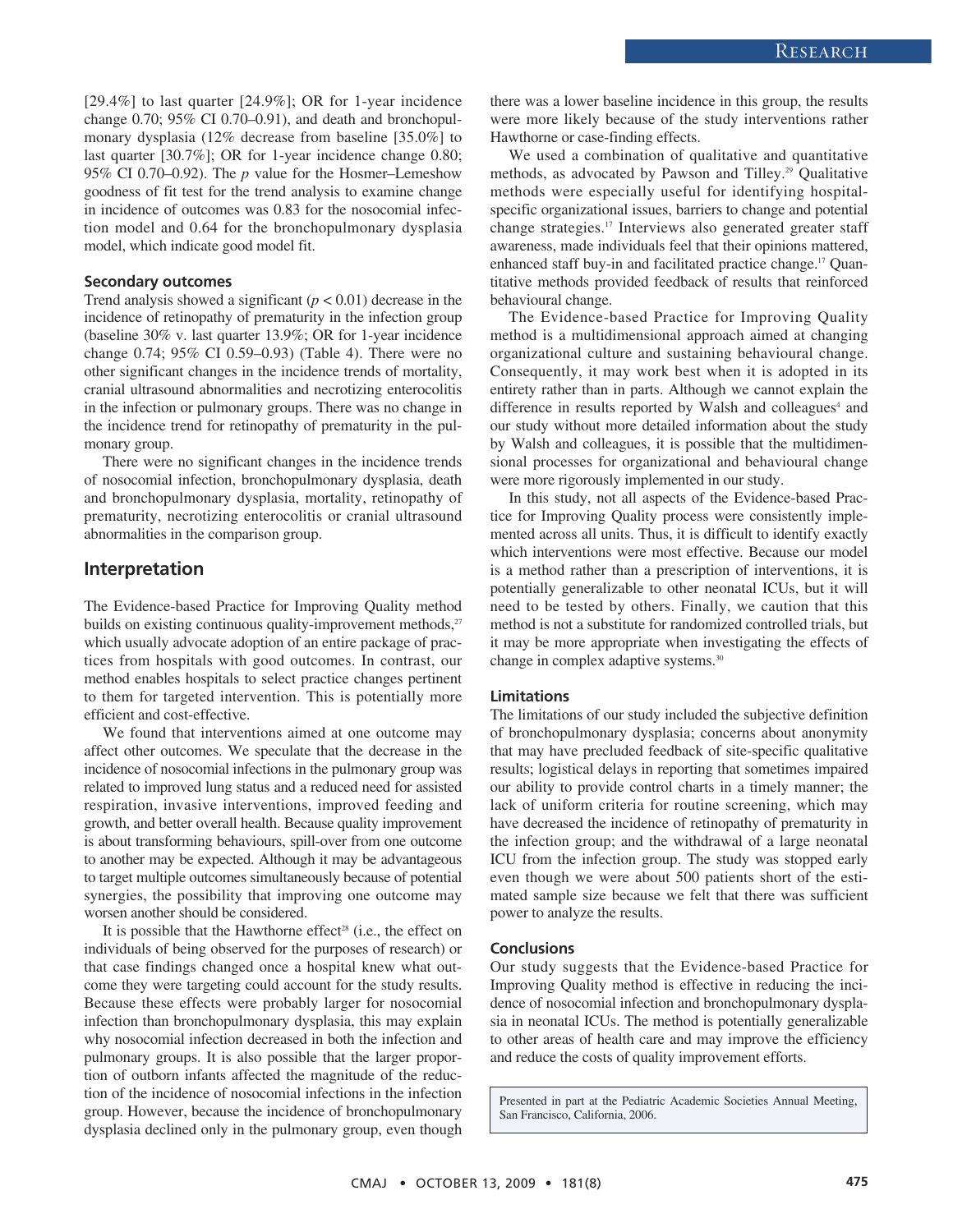This article has been peer reviewed.

#### **Competing interests:** None declared.

**Contributors:** Shoo Lee was the principal investigator. He conceived and designed the study, obtained peer-reviewed grant funding, conducted the study, analyzed and interpreted the results and wrote the manuscript. Khalid Aziz, Nalini Singhal, Catherine Cronin, Andrew James, David Lee, Derek Matthew, Arne Ohlsson, Koravangattu Sankaran, Mary Seshis, Anne Synnes, Robin Walker and Robin Whyte were site investigators. They contributed to the study design and grant application, supervised research assistants and conduct of the study at their respective hospitals, participated in the development and implementation of practice change strategies, interpreted the data and reviewed and edited the manuscript. Joanne Langley, Ying MacNab, Arne Ohlsson, Bonnie Stevens and Peter von Dadelszen are members of the research methods committee. They designed and conducted a training program for participants in study methodology, evidence review, quality improvements techniques, team building and practice change strategies, and were a resource for the site investigators. They contributed to the study design and grant application, interpreted the data and reviewed the edited manuscript. Joanne Langley also provided expert advice on infection control strategies, and Bonnie Stevens conducted a qualitative study to examine barriers to change. All of the authors approved the final version submitted for publication.

**Acknowledgements:** We thank Ross Baker, Robert Liston, Jochen Moehr, Abraham Peliowski, Paul Thiessen and Elizabeth Whynot for their advice and insights, Claudio Martin and Robert Platt, who were members of the Data Monitoring and Safety Committee, and the staff of the Canadian Neonatal Network EPIQ Study Coordinating Center (Aireen Wingert, Kate Zhang, Qiaohao Zhu and Carmen Reider) for their tireless and diligent work.

**Funding:** This study was supported by grant MOP-53115 from the Canadian Institutes of Health Research. Additional funding was provided by BC's Children's Hospital Foundation; Calgary Regional Health Authority; Dalhousie University Neonatal-Perinatal Research Fund; Division of Neonatology, Children's Hospital of Eastern Ontario; Child Health Program, Health Care Corporation of St John's; Janeway Hospital Foundation; Newfoundland and Labrador Centre for Applied Health Research; The Neonatology Program, Hospital for Sick Children; Lawson Research Institute; Mount Sinai Hospital; Ontario Ministry of Health and Long-Term Care; Saint Boniface Hospital, Saint Joseph's Health Centre; University of Saskatchewan Neonatal Research Fund; University of Western Ontario; Victoria General Hospital; and the Winnipeg Health Sciences Centre.

#### **REFERENCES**

- 1. O'Connor GT, Plume SK, Olmstead EM, et al. A regional intervention to improve the hospital mortality associated with coronary artery bypass graft surgery. The Northern New England Cardiovascular Disease Study Group. *JAMA* 1996;275:841-6.
- 2. Horbar JD, Rogowski J, Plsek PE, et al. Collaborative quality improvement for neonatal intensive care. NIC/Q Project Investigators of the Vermont Oxford Network. *Pediatrics* 2001;107:14-22.
- Horbar JD, Carpenter JH, Buzas J, et al. Collaborative quality improvement to promote evidence based surfactant for preterm infants: a cluster randomized trial. *BMJ* 2004;329:1004-7.
- Walsh M, Laptook A, Kazzi SN, et al. A cluster randomized trial of benchmarking and multimodal quality improvement to improve survival free of bronchopulmonary dysplasia in infants <1250 grams birthweight. *Pediatrics* 2007;119:876-90.
- 5. Shojania KG, Grimshaw JM. Evidence-based quality improvement: the state of the science. *Health Aff* 2005;24:138-50.
- 6. Tarnow-Mordi WO, Parry G. The CRIB Score. *Lancet* 1993;342:193-8.
- 7. Sankaran K, Chien LY, Walker R, et al. Variations in mortality rates among Canadian neonatal intensive care units. *CMAJ* 2002;166:173-8.
- 8. Chien LY, Whyte R, Thiessen P, et al.; Canadian Neonatal Network. SNAP-II predicts severe intraventricular hemorrhage and chronic lung disease. *J Perinatol* 2002;22:26-30.
- 9. Evans N, Hutchinson J, Simpson JM, et al. Prenatal predictors of mortality in very preterm infants cared for in the Australian and New Zealand Neonatal Network. *Arch Dis Child Fetal Neonatal Ed* 2007;92:F34-40.
- 10. Marshall G, Tapia JL, D'Apremont I, et al. A new score for predicting neonatal very low birth weight mortality risk in the NEOCOSUR South American Network. *J Perinatol* 2005;25:577-82.
- 11. Richardson DK, Corcoran JD, Escobar G, et al.; Canadian NICU Network. SNAP-II and SNAPPE-II – newborn illness severity and mortality risk scores. *J Pediatr* 2001;138:92-100.
- Synnes AR, Chien LY, Peliowski A, et al.; Canadian Neonatal Network. Variations in intraventricular hemorrhage incidence rates among Canadian neonatal intensive care units. *J Pediatr* 2001;138:525-31.
- 13. MacNab YC, Qiu Z, Gustafson P, et al. Hierarchical Bayes analysis of multilevel health services data: a Canadian neonatal mortality study. *Health Serv Outcomes Res Methodol* 2004;5:5-26.
- 14. Lee SK, McMillan DD, Ohlsson A, et al. Variations in outcomes and practices in the Canadian NICU Network: 1996-1997. *Pediatrics* 2000;106:1070-9.
- 15. Alemi F, Moore S, Headrick L, et al. Rapid improvement teams. *Jt Comm J Qual Improv* 1998;24:119-29.
- 16. Plsek PE. Quality improvement methods in clinical medicine. *Pediatrics* 1999;103:203-14.
- 17. Stevens B, Lee SK, Law M, et al.; Canadian Neonatal Network EPIQ Study Group. A qualitative examination of changing practice in Canadian neonatal intensive care units. *J Eval Clin Pract* 2007;13:287-94.
- 18. Plsek PE. An introduction to control charts. *Qual Manag Health Care* 1992;1:65-7.
- 19. Garner JS, Jarvis WR, Emori TG, et al. CDC definitions for nosocomial infections, 1998. *Am J Infect Control* 1988;16:128-40.
- 20. Shennan AT, Dunn MS, Ohlsson A, et al. Abnormal pulmonary outcomes in preterm infants: prediction from oxygen requirement in the neonatal period. *Pediatrics* 1988;82:527-32.
- 21. Fetus and Newborn Committee, Canadian Pediatric Society. Routine screening cranial ultrasound examinations for the prediction of long term neurodevelopmental outcomes in preterm infants. *Paediatr Child Health* 2001;6:39-43.
- 22. Committee members. An international classification of retinopathy of prematurity. *Pediatrics* 1984;74:127-33.
- 23. Reese AB, King MJ, Owens WC. A classification of retrolental fibroplasia. *Am J Ophthalmol* 1953;36:1333-5.
- 24. Bell MJ, Ternberg JL, Feigin RD, et al. Neonatal necrotizing enterocolitis. Therapeutic decisions based upon clinical staging. *Ann Surg* 1978;187:1-7.
- 25. Stroup WW. Power analysis based on spatial effects mixed models. A tool for comparing design and analysis strategies in the presence of spatial variability. *J Agric Biol Environ Stat* 2002;4:491-511.
- 26. Chien LY, MacNab YC, Aziz K, et al. Variations in central venous catheter related infection risks among Canadian neonatal intensive care units. *Pediatr Infect Dis J* 2002;21:505-11.
- Batalden PB, Davidoff F. What is quality improvement and how can it transform health care? *Qual Saf Health Care* 2007;16:2-3.
- 28. Hart CWM. The Hawthorne experiments. *Can J Econ Polit Sci* 1943;9:150-63.<br>29. Pawson R. Tillev N. *Realistic evaluation*. London (UK): Sage Publications: 19
- 29. Pawson R, Tilley N. *Realistic evaluation*. London (UK): Sage Publications; 1997.
- 30. Berwick DM. The science of improvement. *JAMA* 2008;299:1182-4.

*Correspondence to: Dr. Shoo K. Lee, Department of Paediatrics, Mt. Sinai Hospital, 782-600 University Ave., Toronto ON M5G 1X5; fax 416 586-8745; sklee@mtsinai.on.ca*